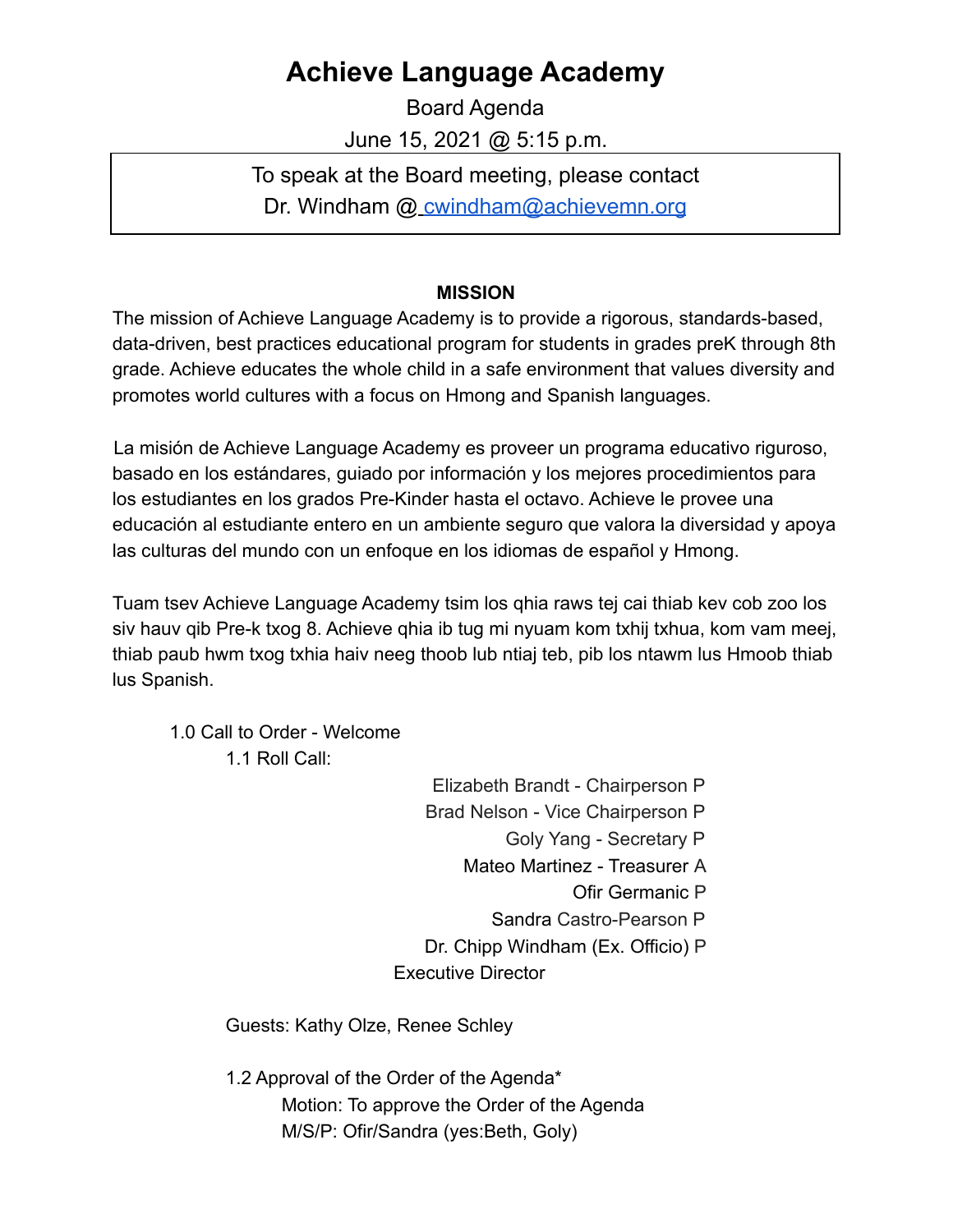1.3 Pledge of Allegiance

- 1.4 Reading of the ALA Mission Statement
- 1.5 Conflict of Interest Disclosure
- 2.0 Information and Communications
	- 2.1 Public Comment
	- 2.2 Authorizer Comment
	- 2.3 Executive Director Report\*
- 3.0 Approval of the Consent Agenda

Motion: To approve the Consent Agenda

M/S/P: Goly/Ofir (yes:Beth, Sandra, Brad)

- 3.1 May Minutes\*
	- 3.2 Achieve Language Academy Statement of Assurances\*
- 4.0 Business
	- 4.1 Governance
		- 4.1.a Strategic Plan Update
		- 4.1.b By-Law Discussion and Update
			- 4.1.c Acceptance of Angelica Perez Garcia as a parent representative on the Achieve Language Academy Board of **Directors**

Motion: To accept the results of the ballots M/S/P:Sandra/Ofir (yes:Beth, Brad, Goly)

- 4.1.d Board Officer Roles
- 1. Motion: To approve Elizabeth Brandt as the Board Chairperson for FY22.
	- M/S/P:Ofir/Sandra (yes:Brad, Goly, Angelica)
	- 2. Motion: To approve Brad Nelson as the Board

Vice-Chairperson for FY22.

M/S/P:Goly/Ofir (Yes:Bath, Sandra, Goly, Angelica)

- 3. Motion: To approve Goly Yang as the Board Secretary for FY22.
	- M/S/P: Brad/Sandra (yes:Beth, Ofir, Angelica)
- 4. Motion: To approve Angelica Perez Garcia as the Board Treasurer for FY22.

M/S/P:Sandra/Brad(Yes:Beth, Ofir, Goly)

- 4.1.e Update on ABC Board Meeting from June 9, 2021\*
- 4.2 Finance
	- 4.2.a May Finance Report\*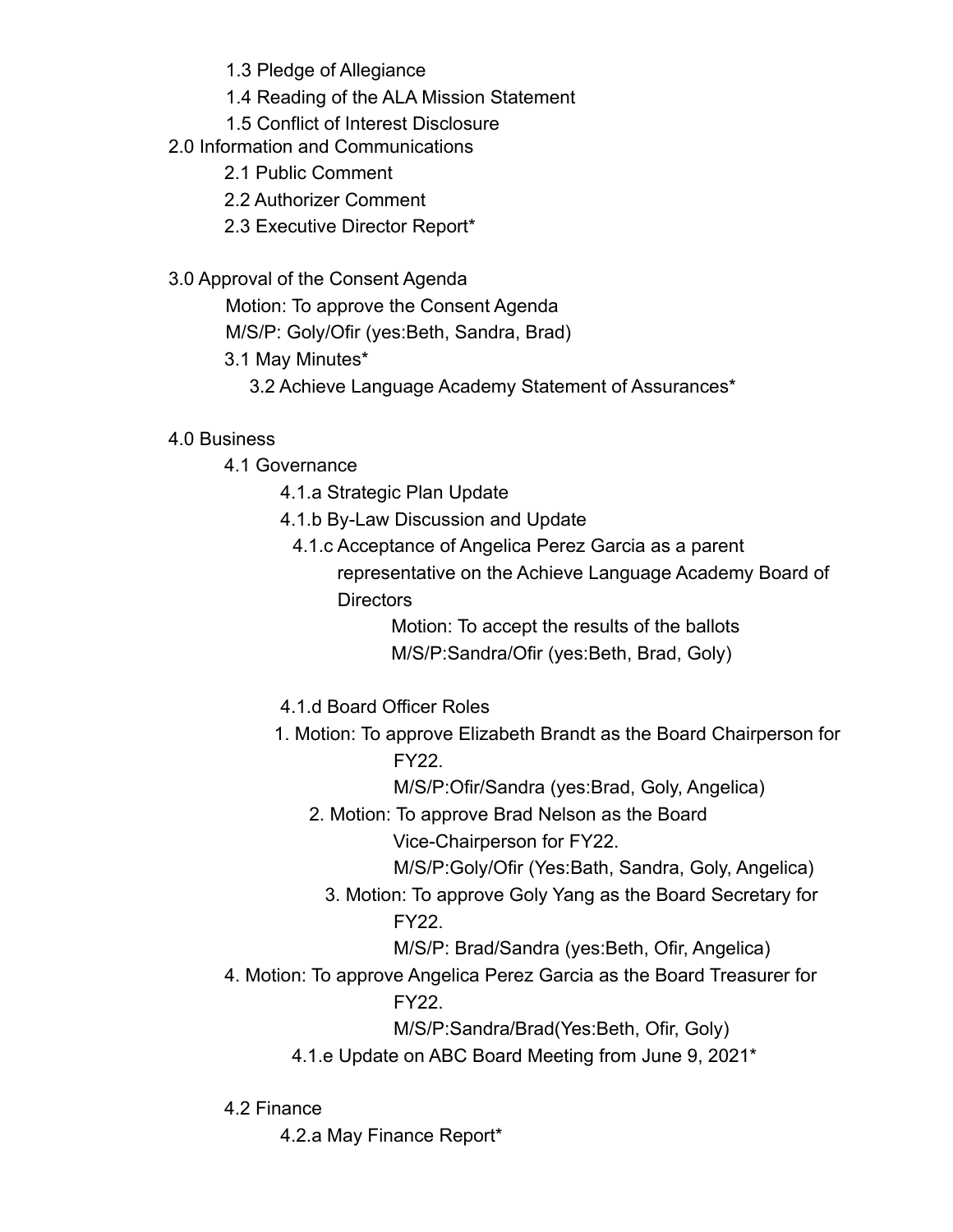- 4.2.b Lease Aid Application\*
	- Motion to Approve the FY22 Lease Aid Application\* M/S/P:
- 4.2.c Employee Contribution for Health Benefits Discussion\* -Possible Motion: To approve XXX
- 4.4 Operations
- 4.5 Academic
- 5.0 Policies
	- 5.1 NEW POLICY Records Retention Policy (Governance Committee) Third Read\*

Motion: To approve the new Records Retention Policy for Achieve Language Academy.

M/S/P:

5.2 NEW POLICY - Data Management and Access Policy (Governance Committee) Third Read\*

Motion: To approve the new Data Management and Access Policy for Achieve Language Academy. M/S/P:

6.0 Information and Other Business Sharing

- 6.1 Performance Framework Review\*
	- 6.2 Seating of new Board Member: Angelica Perez Garcia Motion: To approve the ballot results of the FY21 Achieve Language Academy Election and seat the following new Board member:
		- Parent

○ Angelica Perez Garcia

M/S/P: Goly/Sandra (yes:Beth, Brad, Ofir, Sandra, Goly)

- 7.0 Future Meeting(s)
	- 7.1 Next regular Board meeting will be held on August 10, 2021\*.
- 8.0 Adjournment -

Motion: To adjourn the 6/15/21 Achieve Language Academy Board Meeting M/S/P:

Signature: Goly Yang\_ Date: 9/14/21